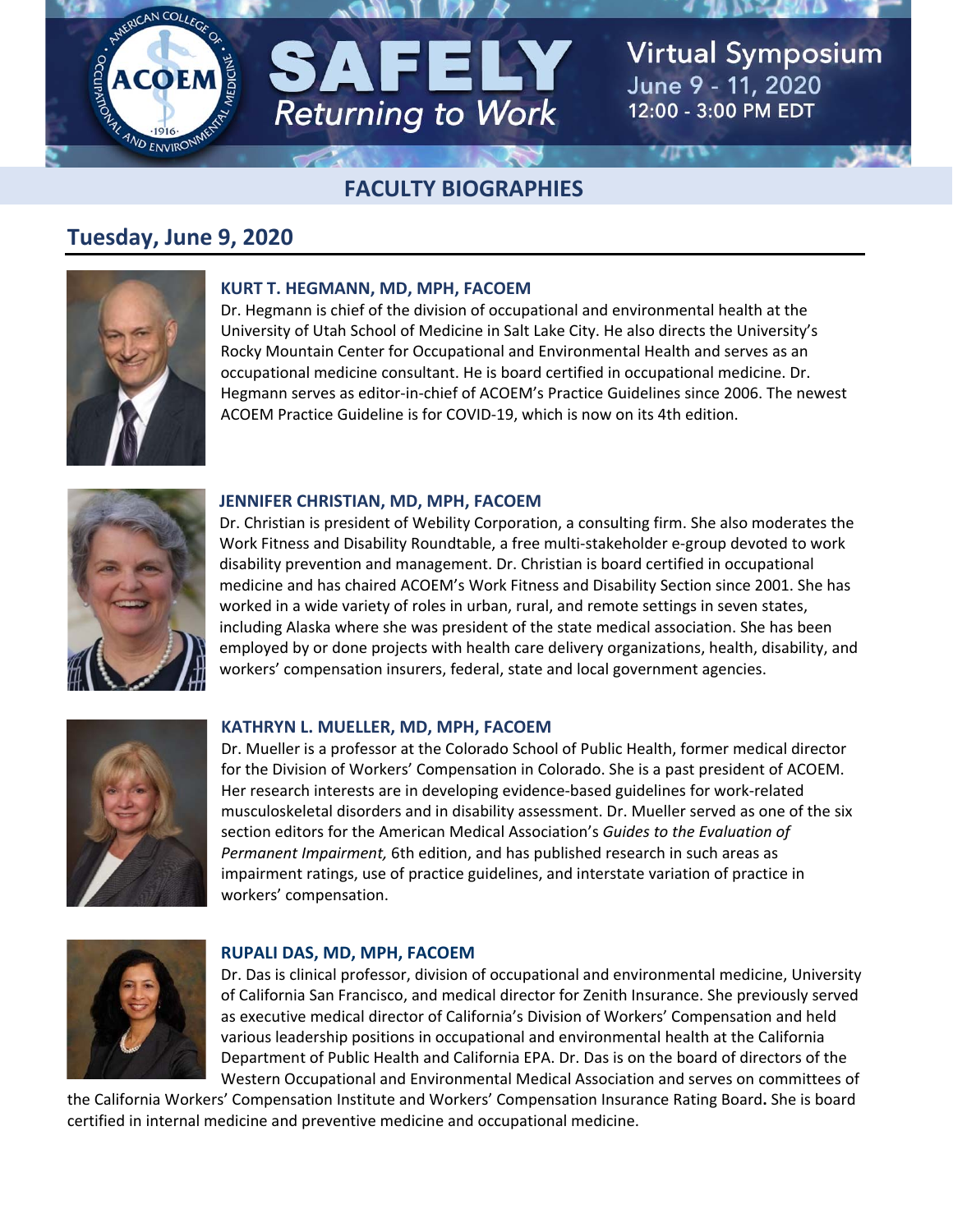

# **TANISHA K. TAYLOR, MD, MPH, MBA, CIME, FACP, FACOEM**

Dr. Taylor is chief medical director for RWJBH Corporate Care in New Jersey where she has been instrumental in improving outcomes for workers' compensation clients for both her organization as well as for clients and oversees employee health services. She is clinical assistant professor in the department of environmental and occupational health at Rutgers School of Public Health. Dr. Taylor has served on ACOEM's Board of Directors and is currently ACOEM Treasurer. She is board certified in occupational medicine and internal medicine and is also a Medical Review Officer and listed on the FMCSA National Registry of Certified Medical Examiners.



**GLENN S. PRANSKY, MD, MOCCH, FACOEM** 

Dr. Pransky is associate professor, departments of family medicine and quantitative health sciences, at the University of Massachusetts Medical School, and visiting lecturer at Harvard School of Public Health and the University of Massachusetts/Lowell. He is a senior editor for the *Journal of Occupational Rehabilitation*. Dr. Pransky founded and directed the Center for Disability Research at the Liberty Mutual Research Institute for Safety from 1999‐2017. His research group conducted investigations on disability prevention strategies, enhancing recovery in musculoskeletal disorders, work disability in older workers, and methods to achieve safe, sustained return to work. Dr. Pransky is a member of the ACOEM COVID Task Force, and is board certified in occupational medicine

and internal medicine.



## **WILLIAM NIEHAUS, MD**

Dr. Niehaus is associate program director, CU Physical Medicine and Rehabilitation Residency, outpatient medical director of physical medicine and rehabilitation – Anschutz Medical Campus, University of Colorado School of Medicine, department of physical medicine and rehabilitation, Denver. He is board certified in physical medicine and rehabilitation. Dr. Niehaus specializes in stroke, trauma/nerve injuries, traumatic and acquired brain injuries, spine diseases and conditions, and rehabilitation therapy. His focus is on neurorehabilitation and working with patients who have suffered a spinal

cord injury, traumatic brain injury, or stroke. He is president of the Colorado Rehabilitation Services Volunteer Partnership (Colorado RSVP).



#### **ROBERT C. BLINK, MD, MPH, FACOEM**

Dr. Blink is the medical director and CEO of Worksite Partners Medical Group. He serves as national medical director to corporations, joint labor‐management health programs and for a large medical provider network and is a member of the Scientific Advisory Group of an international manufacturers' association. He is medical advisor to RETAIN‐ California, a federally funded research project to reduce needless work disability. He holds leadership roles with ACOEM and is a past president of the Western Occupational and Environmental Medical Association. He previously served on the Cal‐OSHA

Standards Board and has written and spoken widely on Fitness for Duty issues.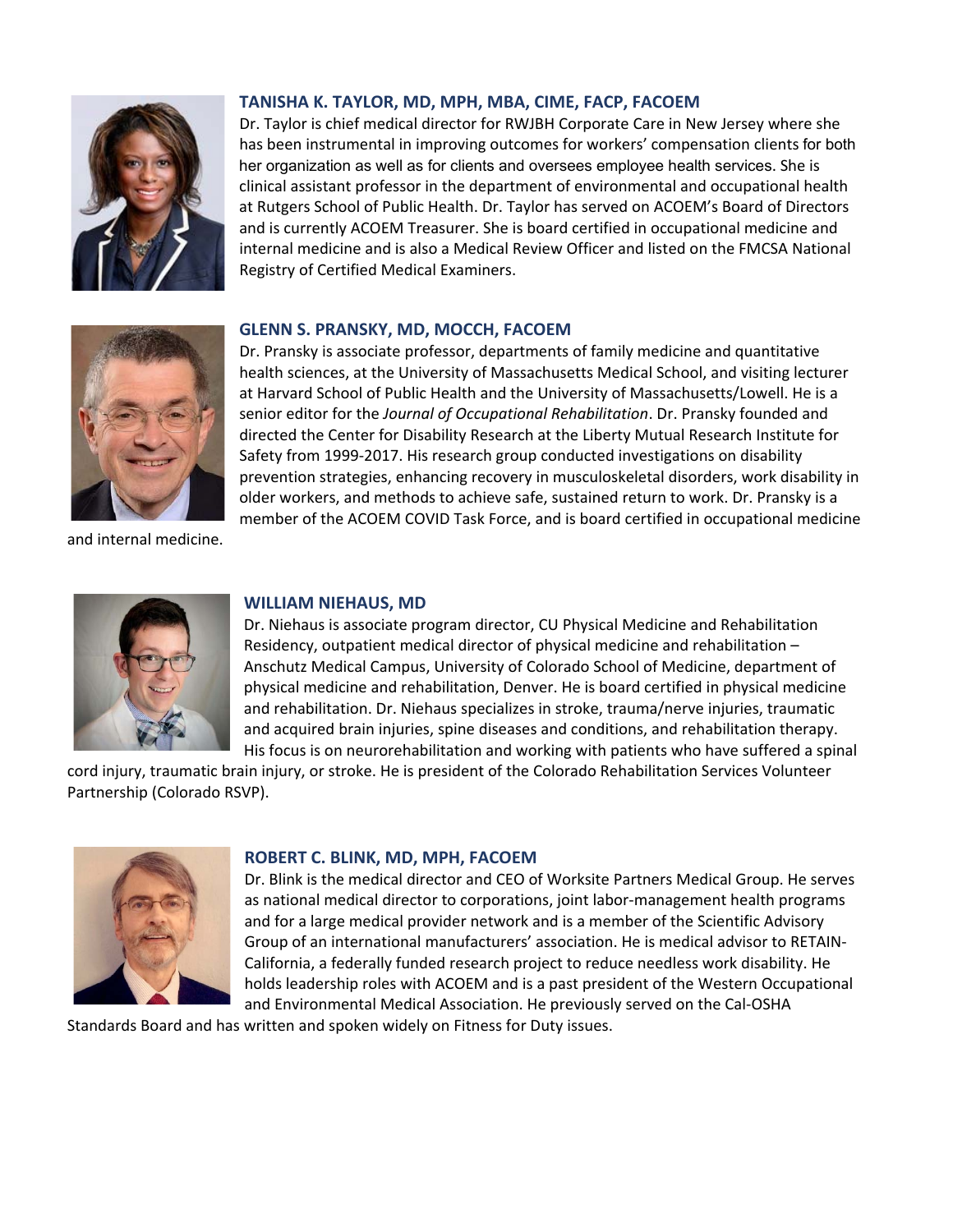

## **JEROME SCHREIBSTEIN, JD**

Mr. Schreibstein is a partner in the legal employment practice group of Gordon & Rees in San Francisco and Oakland, Calif. He focuses on providing counseling, advice, and litigation defense services to public and private sector employers on a broad range of employment law issues. Mr. Schreibstein's advisory experience includes recruiting, hiring, compensation, wage‐and‐hour, leave of absence, discipline/termination procedures, employment contracts, personnel policy drafting, employee handbook development, trade secret protection, and disability accommodation/management. His litigation defense experience includes wrongful termination, discrimination, harassment,

and retaliation. He has also assisted in the development and implementation of employment‐related initiatives and policy determinations.

# **Wednesday, June 10, 2020**



### **ROBERT K. MCLELLAN, MD, MPH, FACOEM, FAAFP**

Dr. McLellan is the principal of a consulting company, RKMD Consulting, which provides occupational and environmental health policy and practice consulting services. Previously, he was chief, Section of Occupational and Environmental Medicine of Dartmouth‐Hitchcock for 15 years where he led efforts to protect and promote the health, safety, and well‐being of health care workers. He is currently an active emeritus professor of medicine, community and family medicine, at the Dartmouth Institute of Health Policy and of Clinical Practice at Geisel School of Medicine, Dartmouth, N.H. He is a past president of ACOEM and the New England

College of Occupational and Environmental Medicine.



#### **PHILIP HARBER, MD, MPH, FACOEM, FCCP, ATSF**

Dr. Harber is professor of public health, University of Arizona's Mel and Enid Zuckerman College of Public Health. He previously was professor of medicine and family medicine at David Geffen School of Medicine, UCLA, chief of the division of occupational‐ environmental medicine, and director of the occupational‐environmental medicine residency. He has served as president of WOEMA, chair of the NIOSH/CDC Study Section (IRG), vice chair of the Accreditation Council for Graduate Medical Education for preventive medicine, a member of ACOEM's Board of Directors, and on several IOM committees. His clinical and consulting expertise includes occupational respiratory diseases, occupational toxicology, and occupational data science.



#### **MARIANNE CLOEREN, MD, MPH, FACOEM**

Dr. Cloeren is associate professor, division of occupational/environmental medicine, department of medicine, University of Maryland School of Medicine, where she participates in a variety of research projects, as well as teaching. She provides employee health services to University of Maryland Faculty Physicians, Inc. and occupational health consulting services to the University of Maryland, Baltimore and College Park campuses. She has been heavily involved in preparation, planning and response of the campuses to the COVID‐19 pandemic, and her work includes the development of an integrated COVID‐ 19 exposure, illness, contact tracing and tracking tool in REDCap, a publicly available web

application used by many researchers. Dr. Cloeren is board certified in occupational medicine and internal medicine.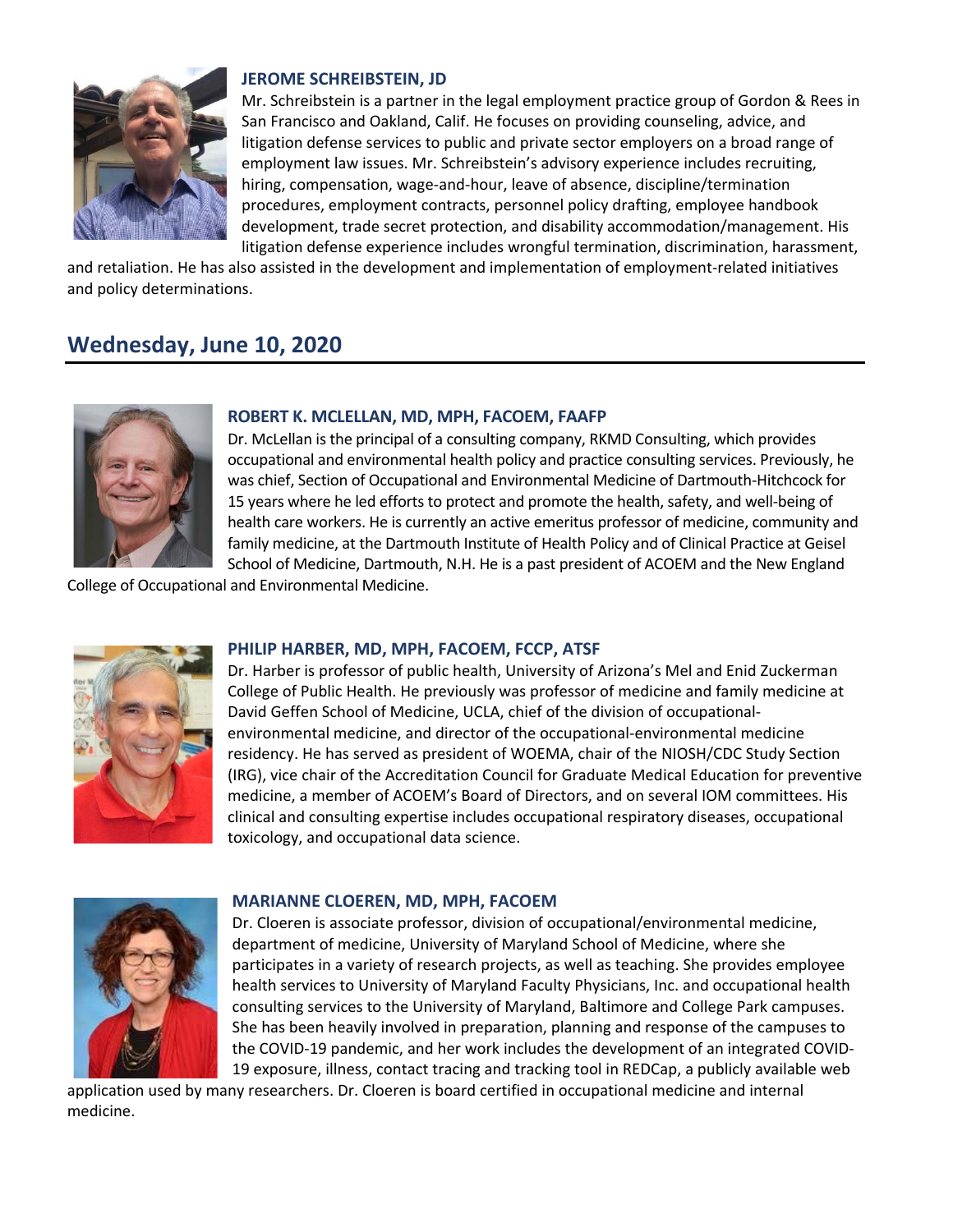

# **ROBERT J. HARRISON, MD, MPH**

Dr. Harrison is board certified in internal medicine and in occupational medicine and is clinical professor, division of occupational and environmental medicine, at the University of California in San Francisco. He founded and has directed UCSF's occupational health services for more than 15 years and is now senior attending physician. He has diagnosed and treated more than 10,000 patients with work- and environmental-induced diseases and injuries. He also directs the worker tracking investigation program for the California Department of Public Health. Dr. Harrison has also served on the California Occupational Safety and Health Administration (Cal/OSHA) Standards Board.

## **DEBORAH ROY, MPH, RN, COHN‐S, CIT, CSP, FASSP, FAAOHN**

Ms. Roy is president of SafeTech Consultants, Inc., providing safety consulting to global clients. She has more than 35 years of occupational safety and health experience, and is past corporate director of health, safety and wellness at L.L.Bean, Inc. Ms. Roy has been recognized for her expertise in pandemic planning and response to emergencies at global worksites. She wrote "Preparing for a Pandemic: Lessons from H1N1" published in Professional Safety journal in 2011 and an online article, "The Safety Professional's Role in Planning for a Pandemic," on March 2, 2020. Ms. Roy has been presenting webinars and

podcasts on responding to the COVID‐19 pandemic and assisting clients with safe re‐opening plans. She is also president‐elect of the American Society of Safety Professionals and has been a speaker, mentor, and educator on numerous topics for thousands of safety professionals.

# **Thursday, June 11, 2020**



## **MIKE VAN DYKE, PHD, CIH**

Dr. Van Dyke is a certified industrial hygienist, researcher, public health practitioner, and educator. He is an associate professor in the department of environmental and occupational health and the Center for Work, Health and Environment at the Colorado School of Public Health. Dr. Van Dyke is recognized for his contributions related to exposure assessment, occupational beryllium exposure, first responder exposures in clandestine methamphetamine laboratories, indoor air quality, public health aspects of legalized marijuana, and community exposures related to oil and gas extraction. Dr. Van

Dyke is an expert in evidence‐based decision‐making and risk communication.



#### **RAJIV DAS, MD, MPH, MS, MRO, FACOEM**

Dr. Das is medical director for Safeway, Inc., Vons and Albertsons Stores nationwide (300+ facilities/90,000+ employees). In this role, he manages medical providers, overseeing treatment and utilization review (UR) issues. He has provided direct patient care for over 15 years as well as performed UR for over 10 years. He also served as a QME. Dr. Das is medical director for Benioff UCSF Children's Hospital Oakland Employee Health Services. He is on the board of the Western Occupational and Environmental Medical Association and is board certified in occupational medicine, physical medicine, and rehabilitation and pain medicine.